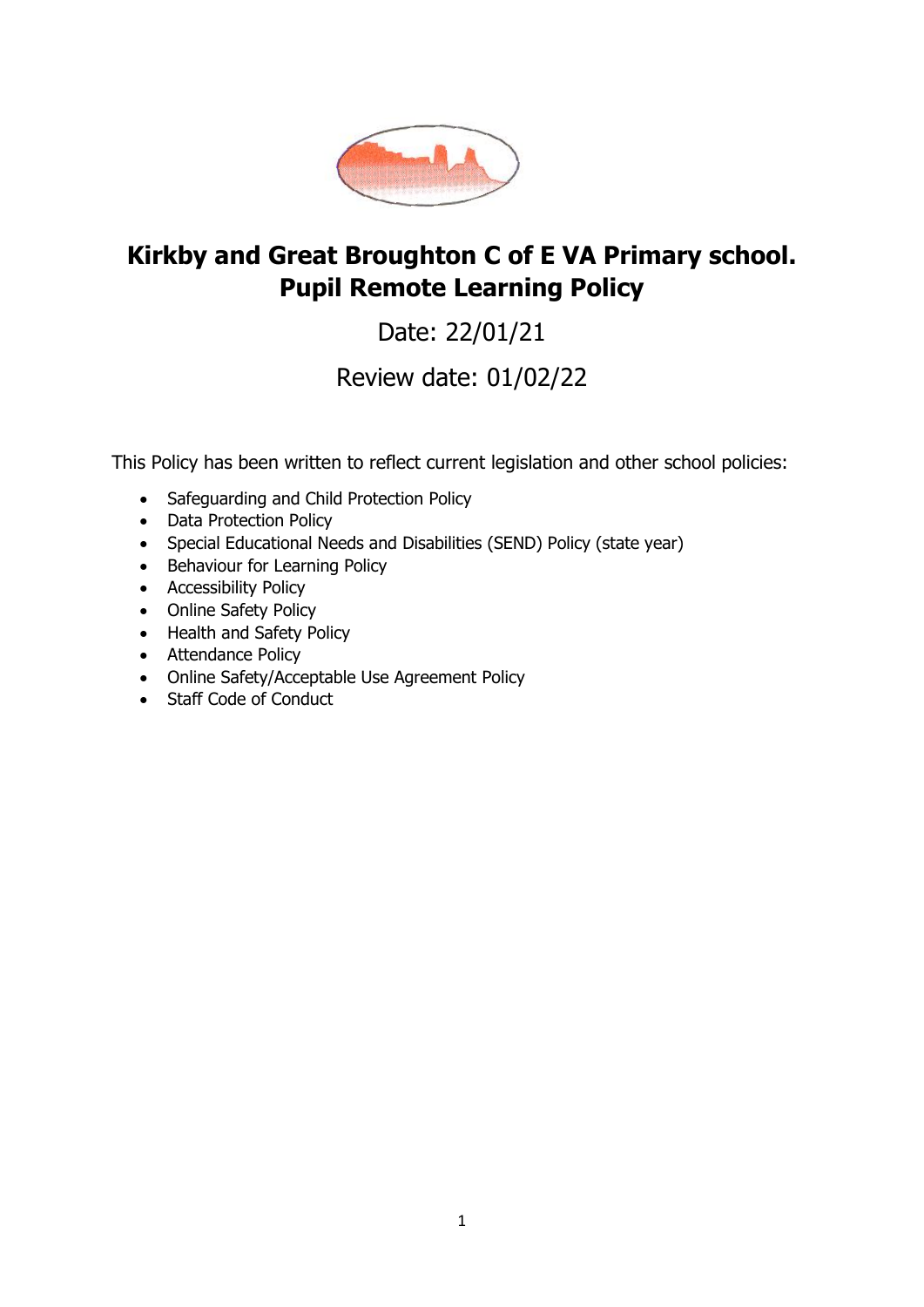# **Contents**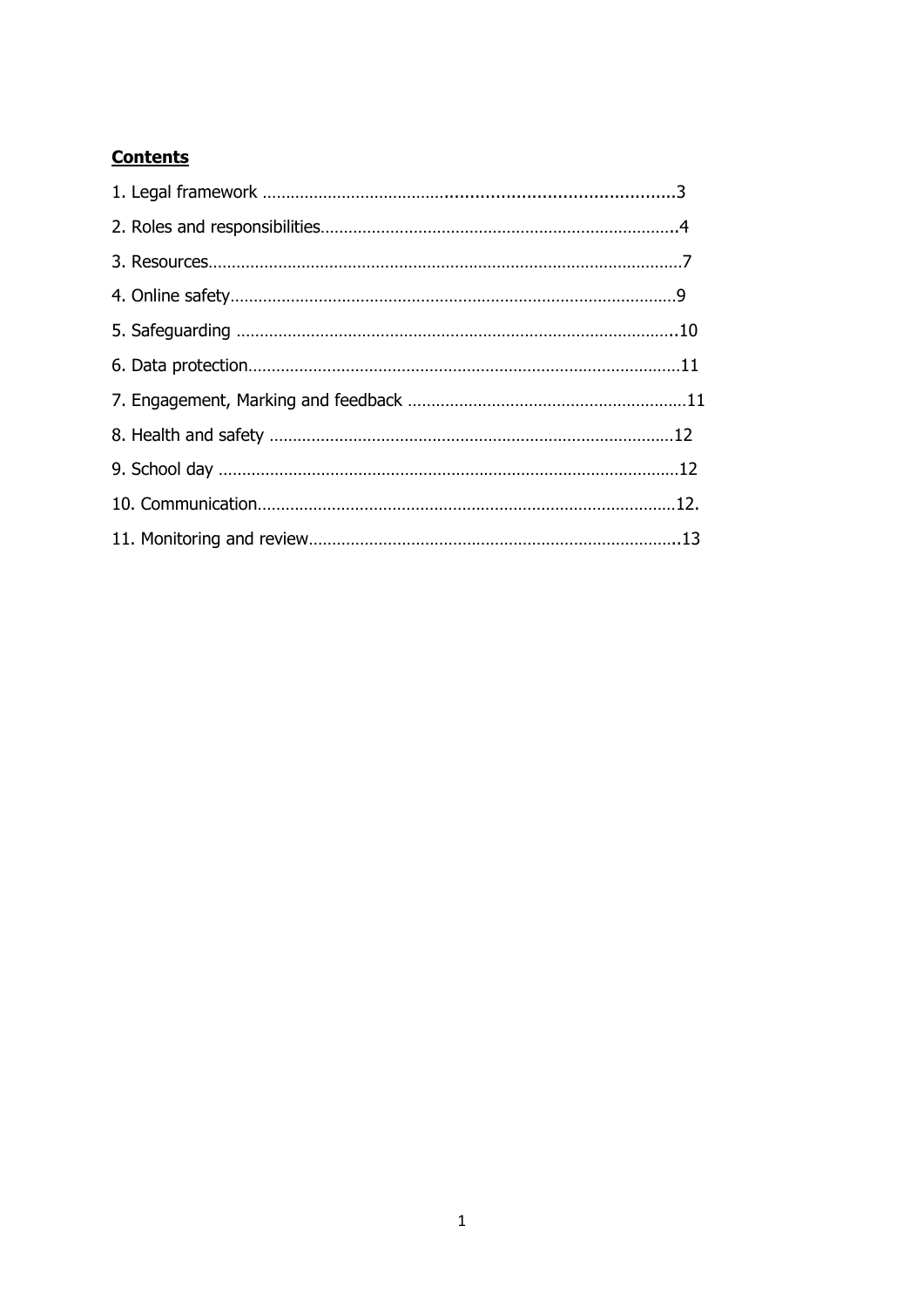# **Statement of intent**

At Kirkby and Great Broughton Primary we understand the need to continually deliver high quality education, including during periods of remote working – whether for an individual pupil or many. We recognise the importance of maintaining high expectations in all areas of school life and ensuring that all pupils have access to the learning resources and support they need to succeed.

This information is intended to provide clarity and transparency to pupils and parents / carers about what to expect from remote education if local restrictions require entire cohorts (or bubbles) to remain at home.

This policy aims to:

- Minimise the disruption to pupils' education and the delivery of the curriculum.
- Ensure provision is in place so that all pupils have access to high quality learning resources.
- Protect pupils from the risks associated with using devices connected to the internet.
- Ensure staff, parents / carers, and pupil data remains secure and is not lost or misused.
- Ensure robust safeguarding measures continue to be in effect during the period of remote learning.
- Ensure all pupils have the provision they need to complete their work to the best of their ability, and to remain happy, healthy, and supported during periods of remote learning.

## **1. Legal framework**

1.1. This policy has due regard to all relevant legislation and statutory guidance including, but not limited to, the following:

- The Coronavirus Act 2020 Provision of Remote Education (England) Temporary Continuity Direction
- Equality Act 2010: advice for schools DfE Feb 2013
- Special Educational Needs and Disability Regulations 2014
- Education Act 2002
- The General Data Protection Regulation (GDPR)
- The Reporting of Injuries, Diseases and Dangerous Occurrences Regulations 2013
- Data Protection Act 2018
- DfE 2020 Keeping children safe in education
- DfE 2016 'Children missing education'

This policy has due regard to national guidance including, but not limited to, the following:

- DfE Remote education good practice [https://www.gov.uk/government/publications/remote-education-good](about:blank)[practice/remote-education-good-practice](about:blank)
- DfE (2020) Keeping children safe in education [https://www.gov.uk/government/publications/keeping-children-safe-in-education--2](about:blank)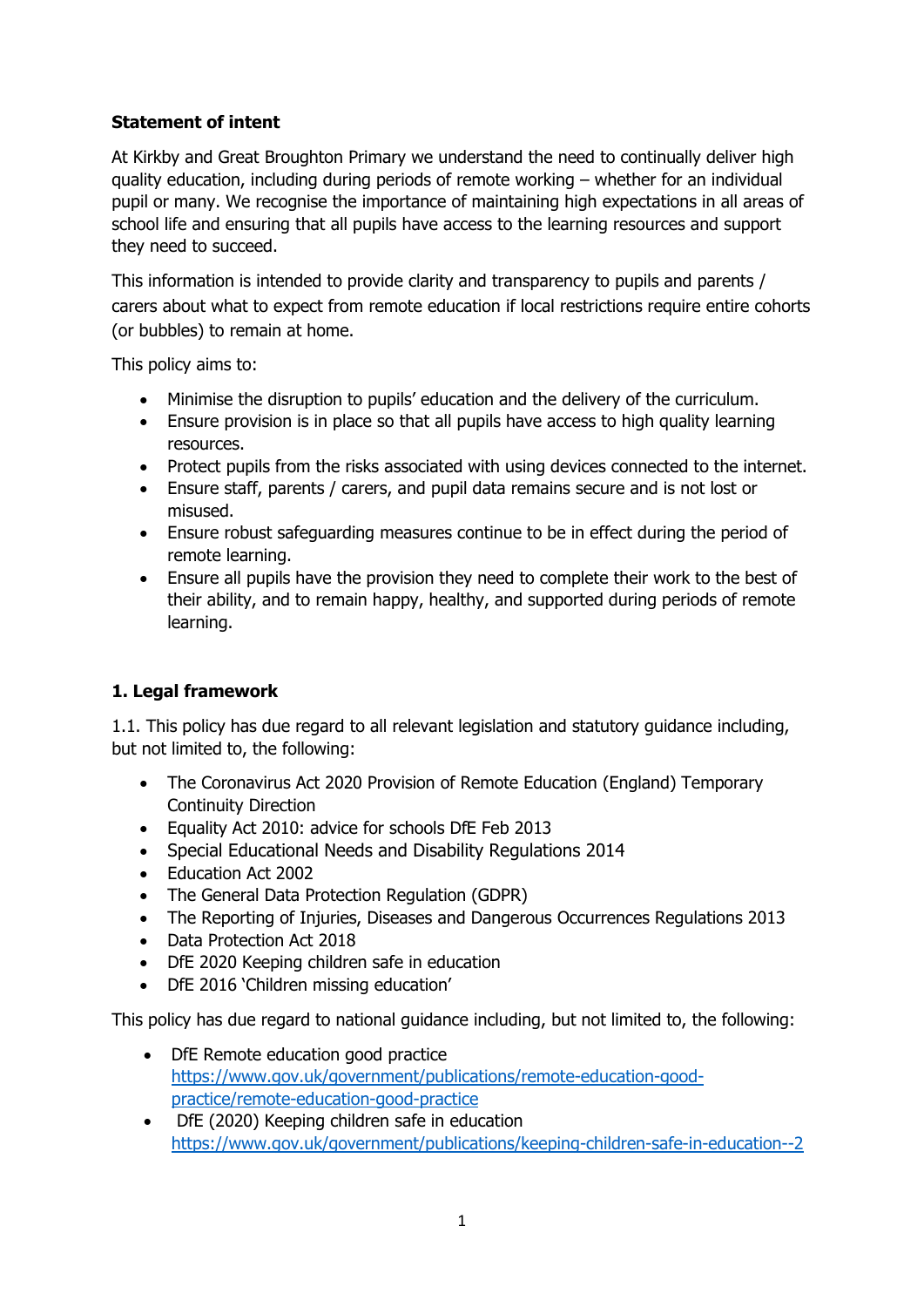- Addendum: recording attendance in relation to coronavirus (COVID-19) during the 2020 to 2021 academic year 2020 to 2021 academic year [https://www.gov.uk/government/publications/school-attendance/addendum](about:blank)[recording-attendance-in-relation-to-coronavirus-covid-19-during-the-2020-to-2021](about:blank) [academic-year](about:blank)
- DfE (2020) Attendance in Schools [https://assets.publishing.service.gov.uk/government/uploads/system/uploads/attach](about:blank) ment\_data/file/907535/School\_attendance\_quidance\_for\_2020\_to\_2021\_academic [year.pdf](about:blank)
- [https://www.gov.uk/government/publications/early-years-foundation-stage](about:blank)[framework](about:blank)
- DfE (2017) Special educational needs and disability code of practice: 0 to 25 years [https://assets.publishing.service.gov.uk/government/uploads/system/uploads/attach](about:blank) [ment\\_data/file/398815/SEND\\_Code\\_of\\_Practice\\_January\\_2015.pdf](about:blank)
- DfE (2018) Health and safety: responsibilities and duties for schools [https://www.gov.uk/government/publications/health-and-safety-advice-for](about:blank)[schools/responsibilities-and-duties-for-schools](about:blank)
- DfE (2018) Health and safety for school children [https://www.gov.uk/government/publications/health-and-safety-advice-for](about:blank)[schools/responsibilities-and-duties-for-schools](about:blank)
- DfE (2016) Children missing education [https://www.gov.uk/government/publications/children-missing-education](about:blank)
- DfE (2020) What parents and carers need to know about early years providers, schools and colleges [https://www.gov.uk/government/publications/what-parents-and-carers-need-to-know](about:blank)[about-early-years-providers-schools-and-colleges-during-the-coronavirus-covid-19](about:blank) [outbreak](about:blank)
- Get laptops and tablets for children who cannot attend school due to coronavirus (COVID-19) [https://www.gov.uk/guidance/get-laptops-and-tablets-for-children-who-cannot-attend](about:blank)[school-due-to-coronavirus-covid-19](about:blank)
- Get help with technology during coronavirus (COVID-19) [https://www.gov.uk/guidance/get-help-with-technology-for-remote-education-during](about:blank)[coronavirus-covid-19](about:blank)

# **2. Roles and responsibilities**

- 2.1. The governing board is responsible for:
	- Ensuring that the school has robust risk management procedures in place. Ensuring that the school has a business continuity plan in place, where required.
	- Evaluating the effectiveness of the school's remote learning arrangements.
- 2.2. The Headteacher is responsible for:
	- Ensuring that staff, parents / carers and pupils adhere to the relevant policies at all times.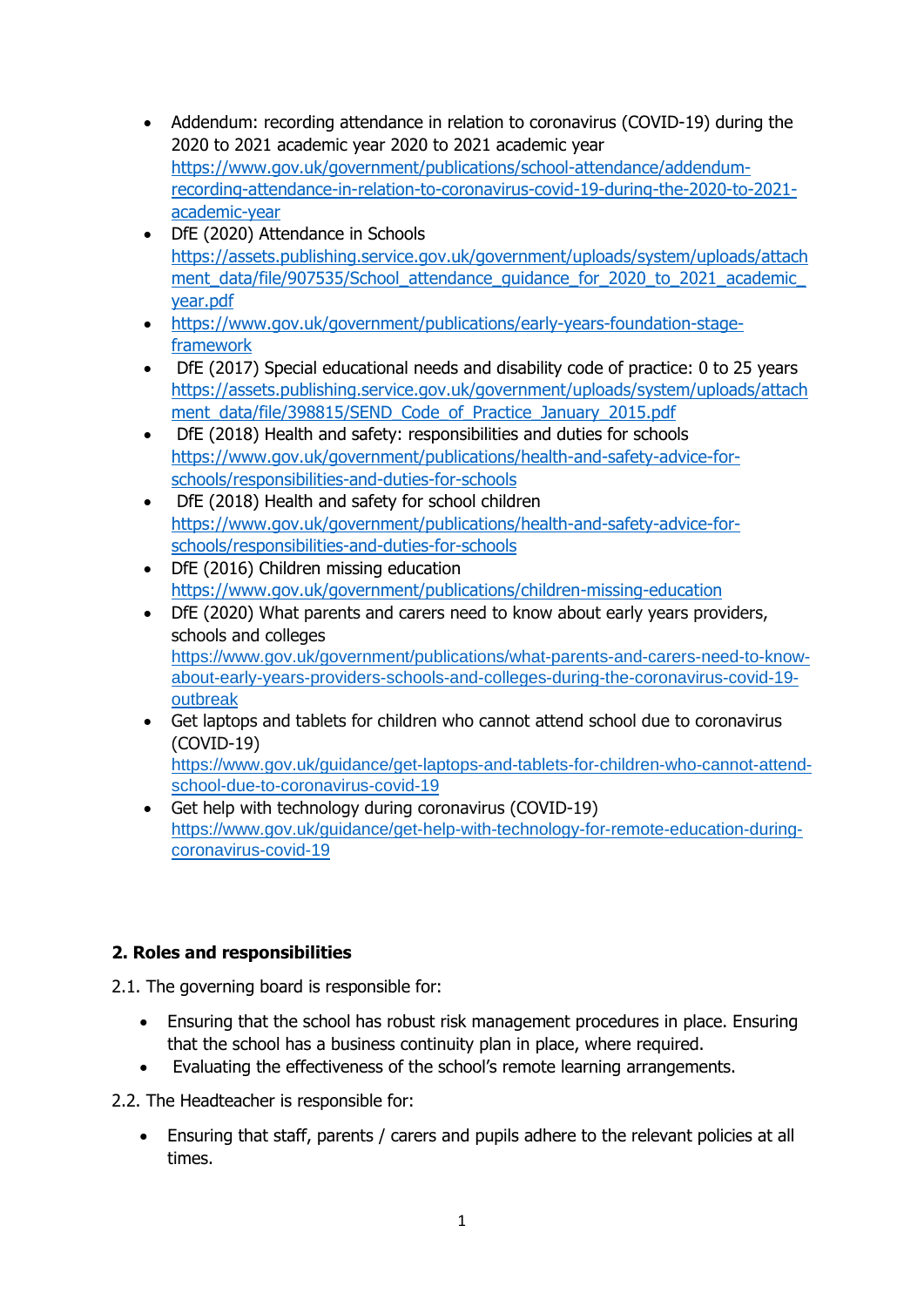- Ensuring that there are arrangements in place for identifying, evaluating, and managing the risks associated with remote learning to ensure that pupils are accessing remote learning safely.
- Ensuring that there are arrangements in place for monitoring incidents associated with remote learning.
- Overseeing that the school has the resources necessary to action the procedures in this policy.
- Reviewing the effectiveness of this policy on a regular basis and communicating any changes to staff, parents / carers, and pupils.
- Arranging any additional training staff may require to support pupils during the period of remote learning.
- Conducting reviews on a regular basis of the remote learning arrangements to ensure pupils' education is of a good and consistent standard.
- Communicating with parents / carers and pupils to ensure that they understand what is required of them whilst learning remotely.
- Having due regard for the health and well-being of pupils, parents / carers and staff during remote learning periods.

2.3. The Health and Safety Lead is responsible for:

- Ensuring that the relevant health and safety risk assessments, and the monitoring of these, are carried out within the agreed timeframes, in collaboration with the Headteacher and governing body.
- Putting procedures and safe systems of learning into practice, which are designed to eliminate or reduce the risks associated with remote learning.
- Ensuring that pupils identified as being at risk are provided with necessary information and instruction, as required.
- Managing the effectiveness of health and safety measures through a robust system of reporting, investigating, and recording incidents.
- Being proactive in identifying potential risks caused by remote learning

2.4. The Data Protection Lead is responsible for:

- Overseeing that all school-owned electronic devices used for remote learning have adequate anti-virus software and malware protection.
- Ensuring all staff, parents / carers, and pupils are aware of the data protection principles outlined in the GDPR.
- Ensuring that all computer programs used for remote learning are compliant with the GDPR and the Data Protection Act 2018.
- Overseeing that any ICT equipment used for remote learning is resilient and can efficiently recover lost data.
- Ensuring any data breaches are reported appropriately.

2.5. The Designated Safeguarding Lead is responsible for:

- Attending and arranging, where necessary, any safeguarding meetings that occur during the remote learning period.
- Liaising with the ICT support team to ensure that all technology used for remote learning is suitable for its purpose and will protect pupils online and that parents / carers are informed of steps that they can take to restrict such access when their children are accessing online remote learning on home devices.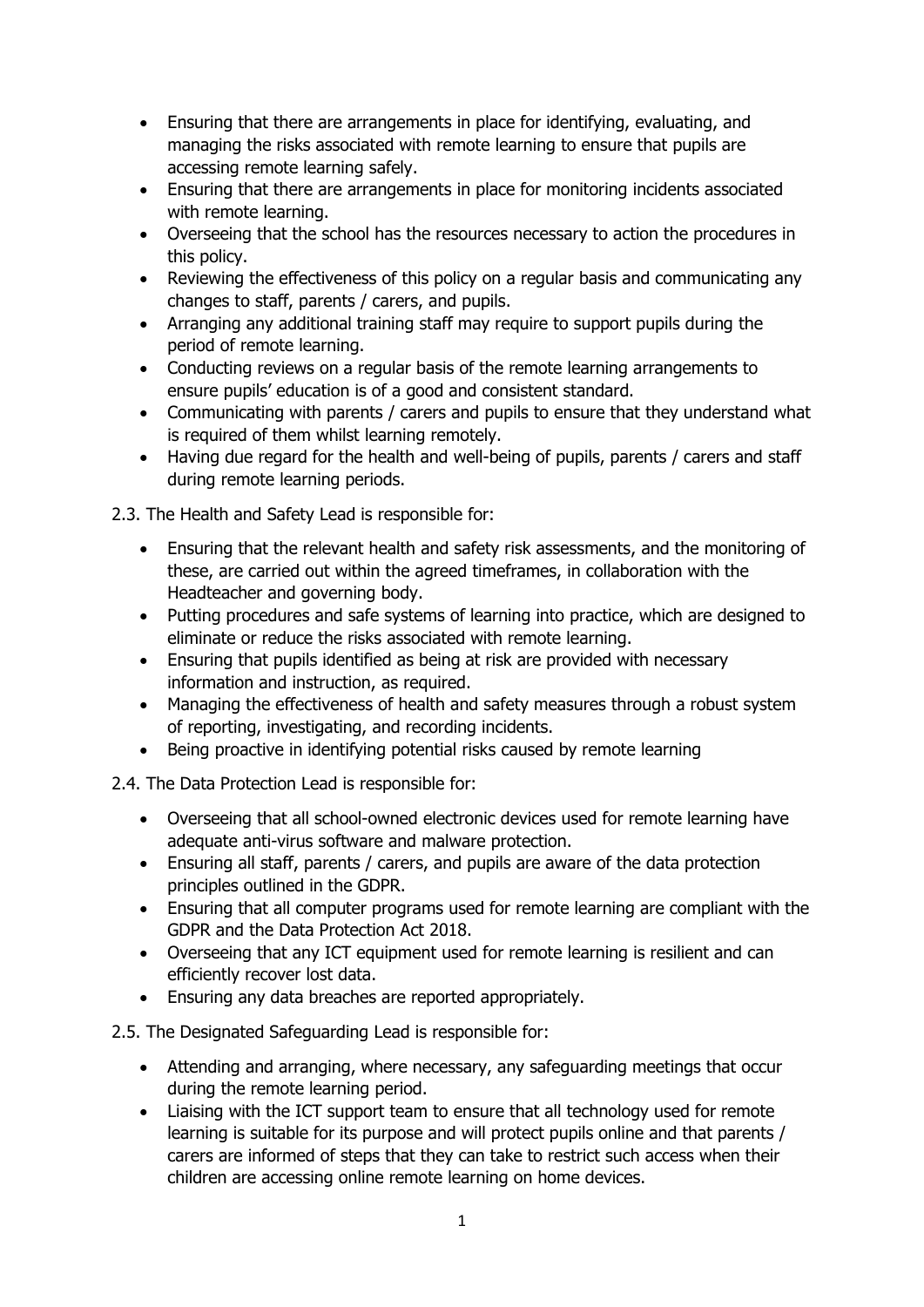- Identifying vulnerable pupils who may be at risk if they are learning remotely.
- Ensuring that child protection plans are enforced while the pupil is learning remotely, and liaising with the Headteacher and other organisations to make alternate arrangements for pupils who are at a high risk, where required.
- Identifying the level of support or intervention required while pupils learn remotely and ensuring appropriate measures are in place and monitor that this support or intervention is carried out
- Liaising with relevant individuals to ensure vulnerable pupils receive the support required during the period of remote working
- Ensuring all safeguarding incidents are adequately recorded and reported in line with the school's safeguarding policy.

2.6. The Special Education Needs Coordinator is responsible for:

- Liaising with the ICT team to ensure that the technology used for remote learning is accessible to all pupils and that reasonable adjustments are made where required.
- Ensuring that pupils with Education Health Care Plans continue to have their needs met while learning remotely, and liaising with the Headteacher and other organisations to make any alternate arrangements for pupils with Educational Healthcare plans and Individual Health Plans
- Identifying the level of support or intervention that is required while pupils with SEND learn remotely.
- Schools will ensure that the pupil is able to continue working towards the objectives within the EHCP
- Ensuring that the provision put in place for pupils with SEND is monitored for effectiveness throughout the duration of the remote learning period & adapted accordingly

2.7. The School Administrator is responsible for:

- Arranging the procurement of any equipment or technology required for staff to teach remotely and for pupils to learn from home.
- Ensuring value for money when arranging the procurement of equipment or technology.
- Ensuring that the school has adequate insurance to cover all remote working arrangements.

2.8. The ICT co-ordinator is responsible for:

- Ensuring that all school-owned devices used for remote learning have suitable antivirus software installed, have a secure connection, can recover lost work, and allow for audio and visual material to be recorded, where required.
- Ensuring that any programs or networks used for remote learning can effectively support a large number of users at one time, where required, e.g. undertaking 'stress' testing.
- Working with the SENCo to ensure that the equipment and technology used for learning remotely is accessible to all pupils and staff.

2.9. Staff members are responsible for:

• Adhering to this policy at all times during periods of remote learning.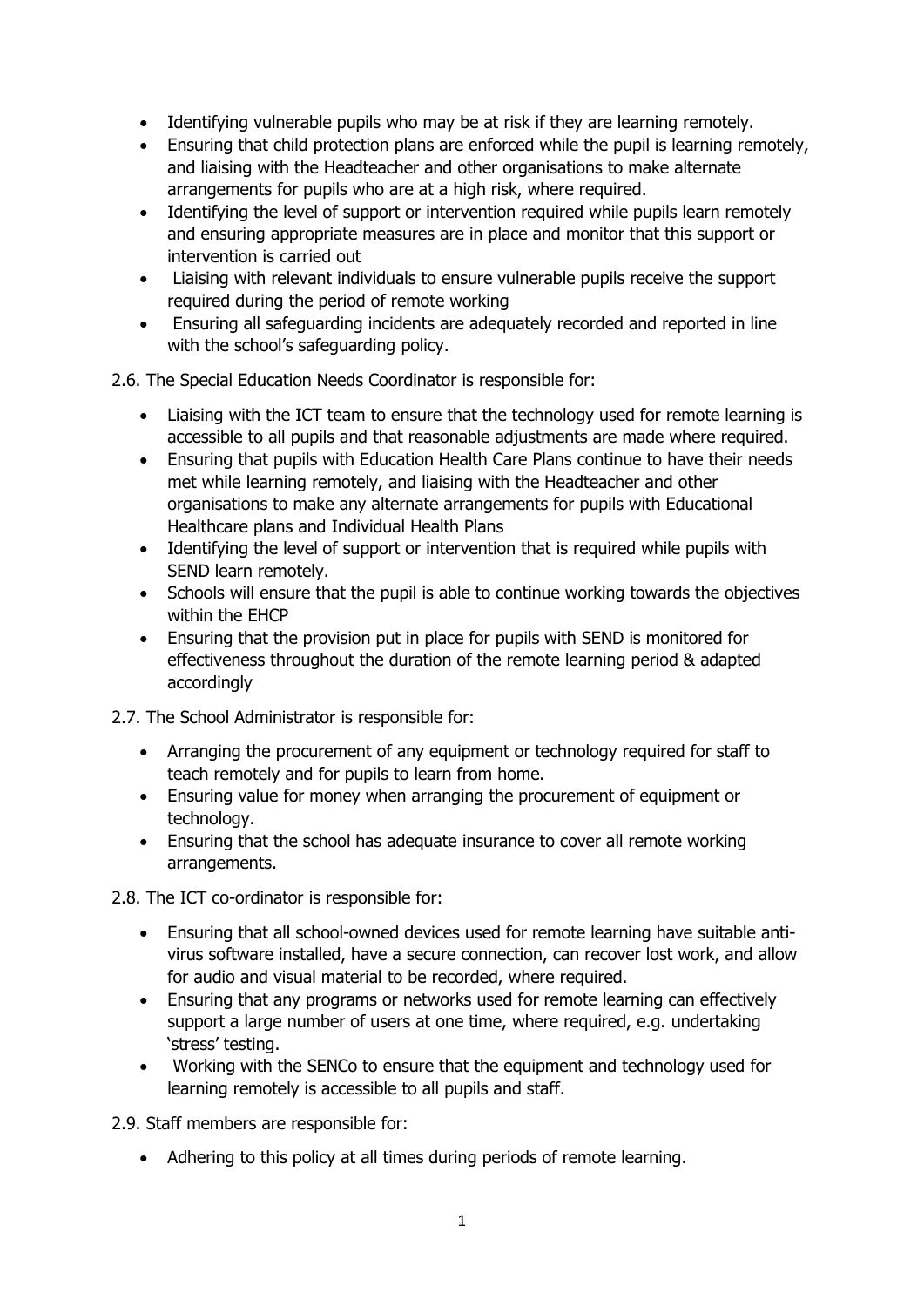- Reporting any health and safety incidents to the Headteacher and asking for guidance as appropriate.
- Reporting any safeguarding incidents to the DSL and asking for guidance as appropriate.
- Taking part in any training conducted to meet the requirements of this policy, including training on how to use the necessary electronic equipment (provided by the school) and software.
- Reporting any dangers or potential dangers, they identify, as well as any concerns they may have about remote learning, to the Headteacher.
- Reporting any defects on school-owned equipment used for remote learning to the ICT team.
- Adhering to the Staff Code of Conduct at all times.
- Providing high quality remote learning for the pupils for which they are responsible for.
- 2.10. Parents / carers are responsible for:
	- Adhering to this policy at all times during periods of remote learning.
	- Ensuring their child is available to learn remotely and that the schoolwork set is completed on time and to the best of their child's ability.
	- Reporting any technical issues to the school as soon as possible.
	- Ensuring that their child always has access to remote learning material.
	- Ensuring their child uses the equipment and technology used for remote learning as intended.
	- Engaging with school as appropriate throughout any periods of remote learning.
	- Adhering to the Parent / Carer Code of Conduct at all times.

2.11. Pupils are responsible for:

- Adhering to this policy at all times during periods of remote learning.
- Ensuring they are available to learn remotely and that their schoolwork is completed on time and to the best of their ability.
- Reporting any technical issues by informing the classteacher
- Ensuring they have access to remote learning material and notifying a responsible adult if they do not have access.
- Notifying a responsible adult if they are feeling unwell or are unable to complete the schoolwork they have been set.
- Ensuring they use any equipment and technology for remote learning as intended.
- Reporting any safeguarding concerns they have to a responsible adult.
- Adhering to the Behaviour for Learning Policy at all times.

## **3. Resources**

Learning materials

3.1. For the purpose of providing remote learning, the school may make use of:

• recorded teaching (e.g. Oak National Academy lessons, video/audio recordings made by teachers, BBC materials)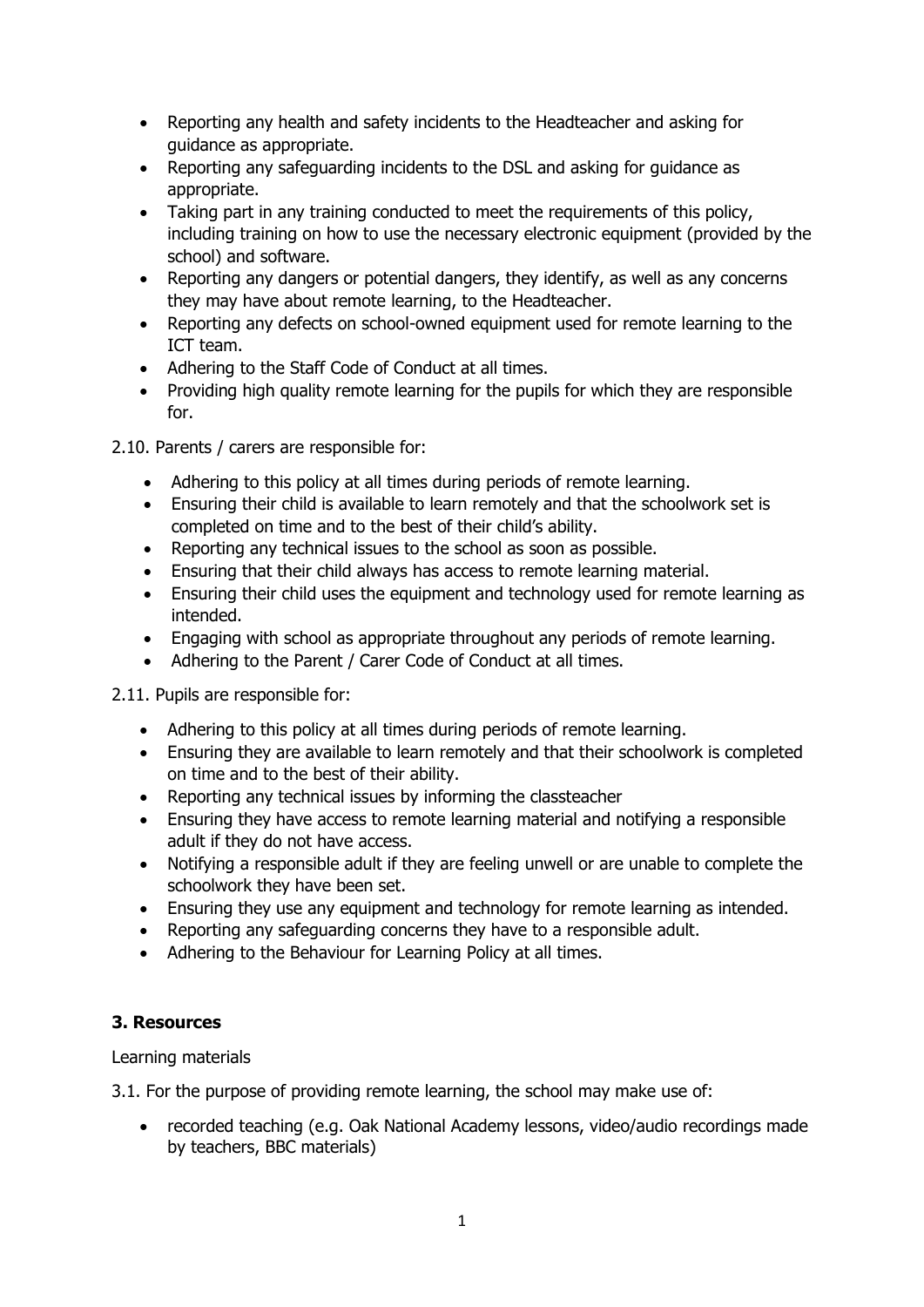- printed paper packs produced by teachers (e.g. workbooks, worksheets)
- textbooks and reading books pupils have at home
- commercially available websites supporting the teaching of specific subjects or areas, including video clips or sequences
- long-term project work and/or internet research activities (as per the [schools full](about:blank#res)  [opening guidance,](about:blank#res) schools full opening guidance, schools are expected to avoid an over-reliance on these approaches)
- "Seesaw" learning platform

3.2. Teachers will review the DfE's list of online education resources and utilise these tools as necessary, in addition to existing resources.

- Where necessary parents should contact the school if they do not have an appropriate device to access remote learning
- Where necessary parents should contact the school if they do not have an appropriate internet connection to access remote learning
- If necessary parents can contact the school to be provided with paper copies of worksheets or resources if they have no internet access
- Work can be left at the school office if no internet access is available at the end of the school week

3.3. Reasonable adjustments will be made to ensure that all pupils have access to the resources needed for effective remote learning.

3.4. Lesson plans will be adapted to ensure that the curriculum remains fully accessible via remote learning, where practical – where this is not practical; the school will ensure pupils can catch up on these areas of the curriculum when they return to school.

• We teach the same curriculum remotely as we do in school wherever possible and appropriate. However, we may need to make some adaptations in some subjects. For example, some of our topic work and any PE activity

3.5. Teaching staff will liaise with the SENCo and other relevant members of staff to ensure all pupils remain fully supported for the duration of the remote learning period.

3.6. Any defects or issues with remote learning resources will be reported as soon as possible to the relevant member of staff.

3.7. Pupils will be required to use their own or family-owned equipment to access remote learning resources, unless the school agrees to provide or loan equipment, e.g. laptops.

3.8. Pupils and parents / carers will be required to maintain the upkeep of any equipment they use to access remote learning resources.

3.9. Teaching staff will oversee academic progression for the duration of the remote learning period and will provide feedback on work in line with section 7 of this policy.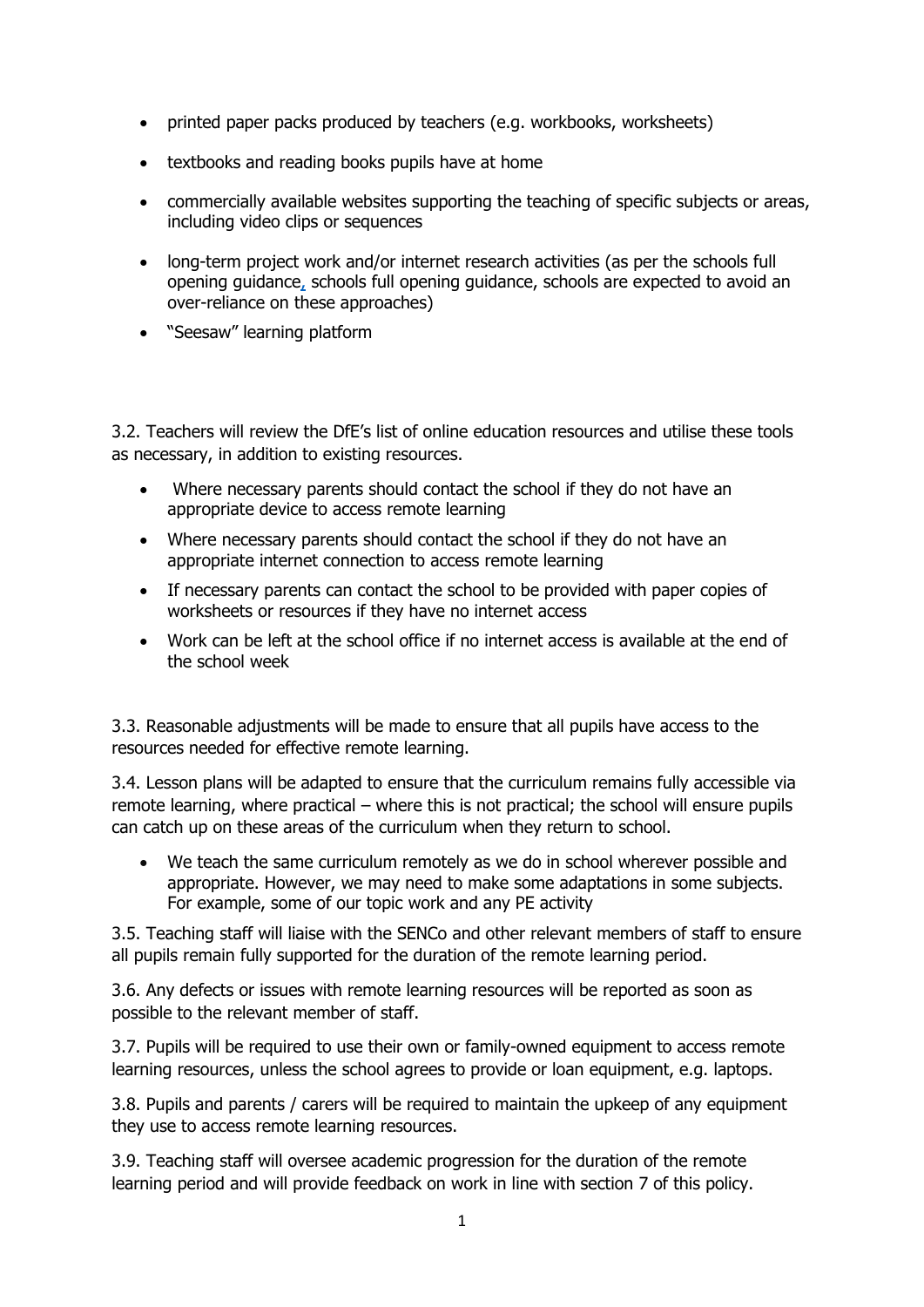3.10. The arrangements for any 'live' classes, e.g. webinars, will be communicated via Seesaw but currently we are unable to do this

3.11. The ICT team are not responsible for providing technical support for equipment that is not owned by the school.

#### **Costs and expenses**

3.12. The school will not contribute to any household expenses incurred while pupils learn remotely, e.g. heating, lighting, or council tax.

3.13. The school will provide guidance and support with gaining free additional data

3.14. The school will not reimburse any costs for travel between pupils' homes and the school premises.

3.15. The school will not reimburse any costs for childcare.

3.16. If a pupil is provided with school-owned equipment, the pupil and their parent / carer will sign and adhere to the school's Online Safety/Acceptable Use Agreement prior to commencing remote learning.

#### **4. Online safety**

This section of the policy can be read in conjunction with the school's Online Safety Policy & Addendum to Child Protection Policy COVID-19 school closure arrangement for Safeguarding and Child Protection

4.1. Below are some key aspects to consider when delivering virtual lessons, especially where webcams are involved:

- No 1:1s, groups only
- Staff and children must wear suitable clothing, as should anyone else in the household.
- Any computers used should be in appropriate areas, for example, not in bedrooms; and the background should be blurred.
- The live class should be recorded so that if any issues were to arise, the video can be reviewed.
- Language must be professional and appropriate, including any family members in the background.
- Staff must only use platforms specified by senior managers and approved by our IT network manager / provider to communicate with pupils
- Staff should record, the length, time, date and attendance of any sessions held.
- Ensure they can be seen on the camera at all times.
- Wear suitable clothing this includes others in their household.
- Be situated in a suitable 'public' living area within the home with an appropriate background – 'private' living areas within the home, such as bedrooms, are not suggested during video communication.
- Use appropriate language this includes others in their household.
- Maintain the standard of behaviour expected in school.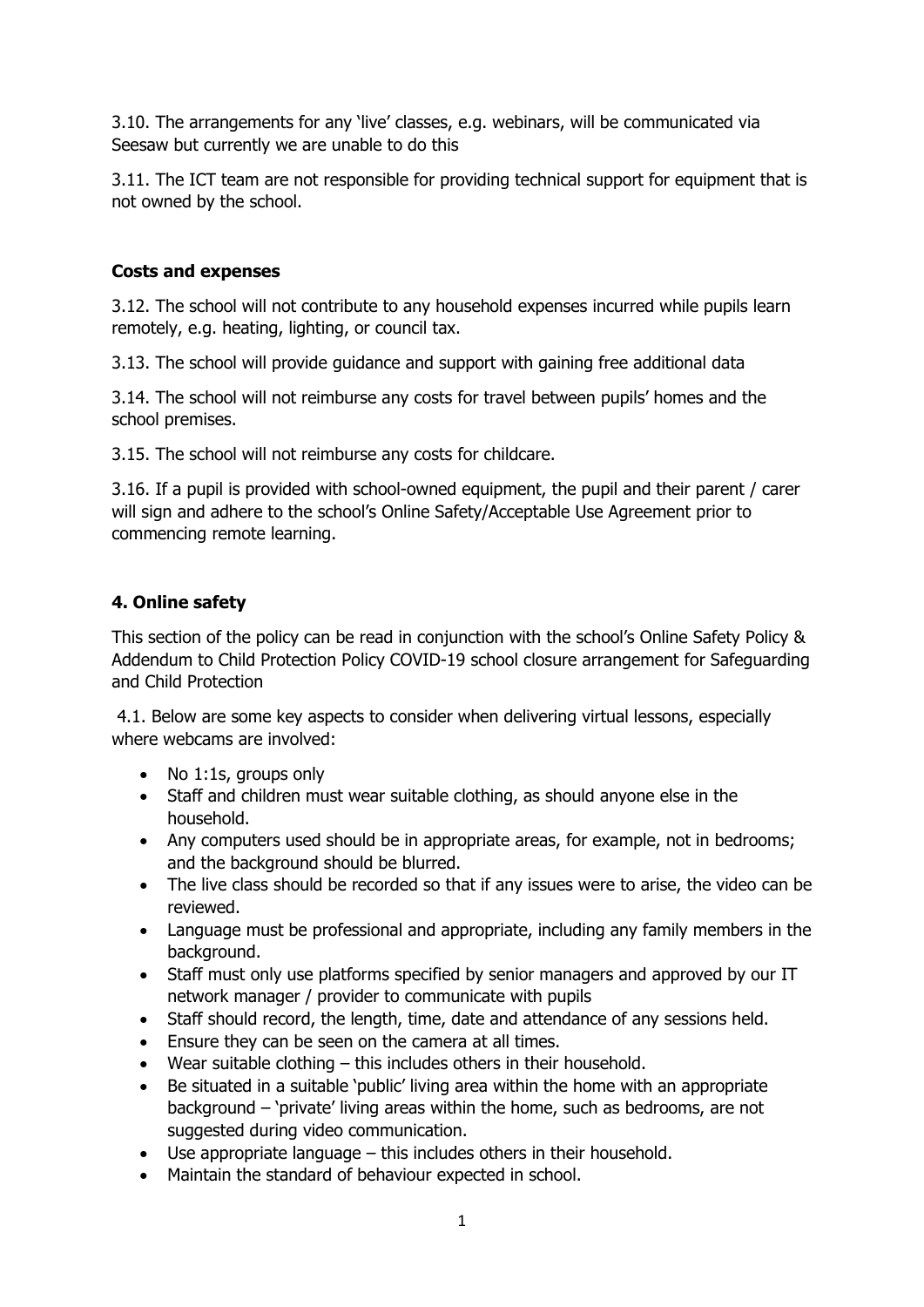- Use the necessary equipment and computer programs as intended.
- Not record, store, or distribute video material without permission.
- Ensure they have a stable connection to avoid disruption to lessons.
- Always remain aware that they are visible.

4.2. The school will risk assess the technology used for remote learning prior to use and ensure that there are no privacy issues or scope for inappropriate use.

4.3. The school will ensure that all school-owned equipment and technology used for remote learning has suitable anti-virus software installed, can establish secure connections, can recover lost work, and allows for audio and visual material to be recorded or downloaded, where required.

4.4. The school will communicate to parents /carers via letter or Seesaw about any precautionary measures that need to be put in place if their child is learning remotely using their own/family-owned equipment and technology, e.g. ensuring that their internet connection is secure.

#### **5. Safeguarding**

5.1. This section of the policy will be linked in conjunction with the school's Safeguarding and Child Protection Policy & Addendum to Child Protection Policy COVID-19 school closure arrangement for Safeguarding and Child Protection which has been updated to include safeguarding procedures in relation to remote working.

5.2. The DSL and Headteacher will identify 'vulnerable' pupils (pupils who are deemed vulnerable or are at risk of harm) via risk assessment prior to the period of remote learning.

5.3. The DSL will keep in contact with vulnerable pupils' social workers or other care professionals during the period of remote working, as required. Where the DSL has identified a child to be on the edge of social care support, or who would normally receive pastoral-type support in school, they should ensure that a robust communication plan is in place for that child or young person.

Details of this plan must be recorded, as should a record of contact have made.

The communication plans can include; remote contact, phone contact, door-step visits. Other individualised contact methods should be considered and recorded.

Kirkby and Great Broughton school and the DSL will work closely with all stakeholders to maximise the effectiveness of any communication plan.

5.4. All home visits must:

- Have at least one suitably trained individual present.
- Be undertaken by no fewer than two members of staff.
- Be suitably recorded on paper and the records stored so that the DSL has access to them.
- Actively involve the pupil. See Addendum to Child Protection Policy COVID-19 school closure arrangement for Safeguarding and Child Protection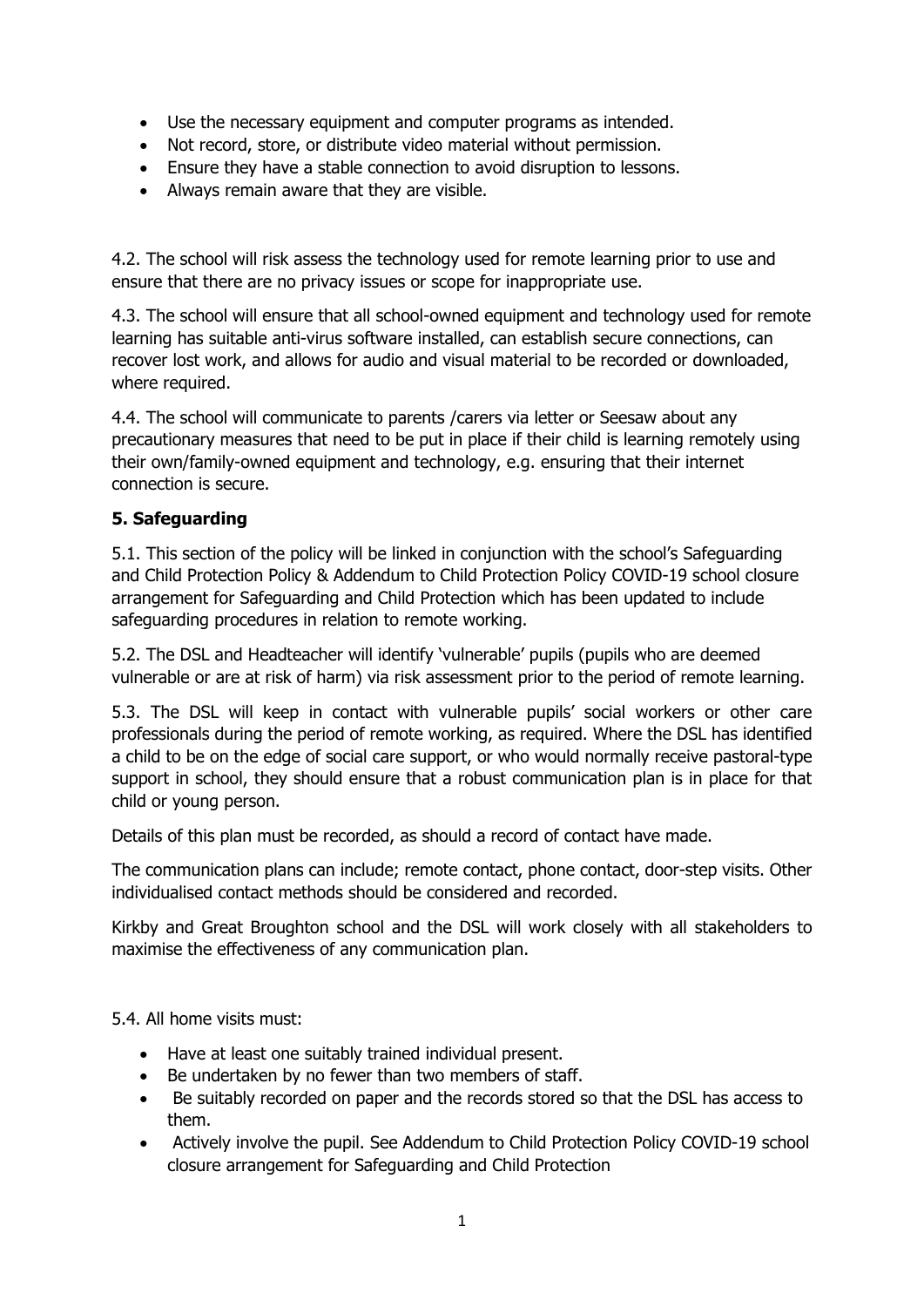5.5. Vulnerable pupils will be provided with a means of contacting the DSL, their deputy, or any other relevant member of staff – this arrangement will be set up by the DSL prior to the period of remote learning.

5.6. The DSL will meet (in person or remotely) with the relevant members of staff to discuss new and current safeguarding arrangements for vulnerable pupils learning remotely.

5.7. All members of staff will report any safeguarding concerns to the DSL immediately.

# **6. Data protection**

6.1. This section of the policy will be in connection with the school's Data Protection Policy.

6.2. Staff members will be responsible for adhering to the GDPR when teaching remotely and will ensure the confidentiality and integrity of their devices at all times.

6.3. Sensitive data will only be transferred between devices if it is necessary to do so for the purpose of remote learning and teaching.

6.4. Any data that is transferred between devices will be suitably encrypted or have other data protection measures in place so that if the data is lost, stolen, or subject to unauthorised access, it remains safe until recovered.

6.5. Parents'/ carers and pupils' up-to-date contact details will be collected prior to the period of remote learning.

6.6. All contact details will be stored in line with the Data Protection Policy and retained in line with the Records Management Policy.

6.7. The school will not permit paper copies of contact details to be taken off the school premises.

6.8. Pupils are not permitted to let their family members or friends use any school owned equipment, which contains personal data.

6.9. Any breach of confidentiality will be dealt with in accordance with the school's Data Protection Policy.

6.10. Any intentional breach of confidentiality will be dealt with in accordance with the school's Behaviour for Learning Policy or the Disciplinary Policy and Procedure.

# **7. Engagement, marking and feedback**

7.1. All schoolwork set through remote learning must:

- Be checked by the class teacher
- Responded to where appropriate
- Advice given on how to improve where appropriate

7.2. The school expects pupils and staff to maintain a good work ethic and a high quality of work during the period of remote learning.

7.3. Pupils are accountable for the completion of their own schoolwork – teaching staff will contact parents / carers via email or Seesaw if their child is not completing their schoolwork or their standard of work has noticeably decreased.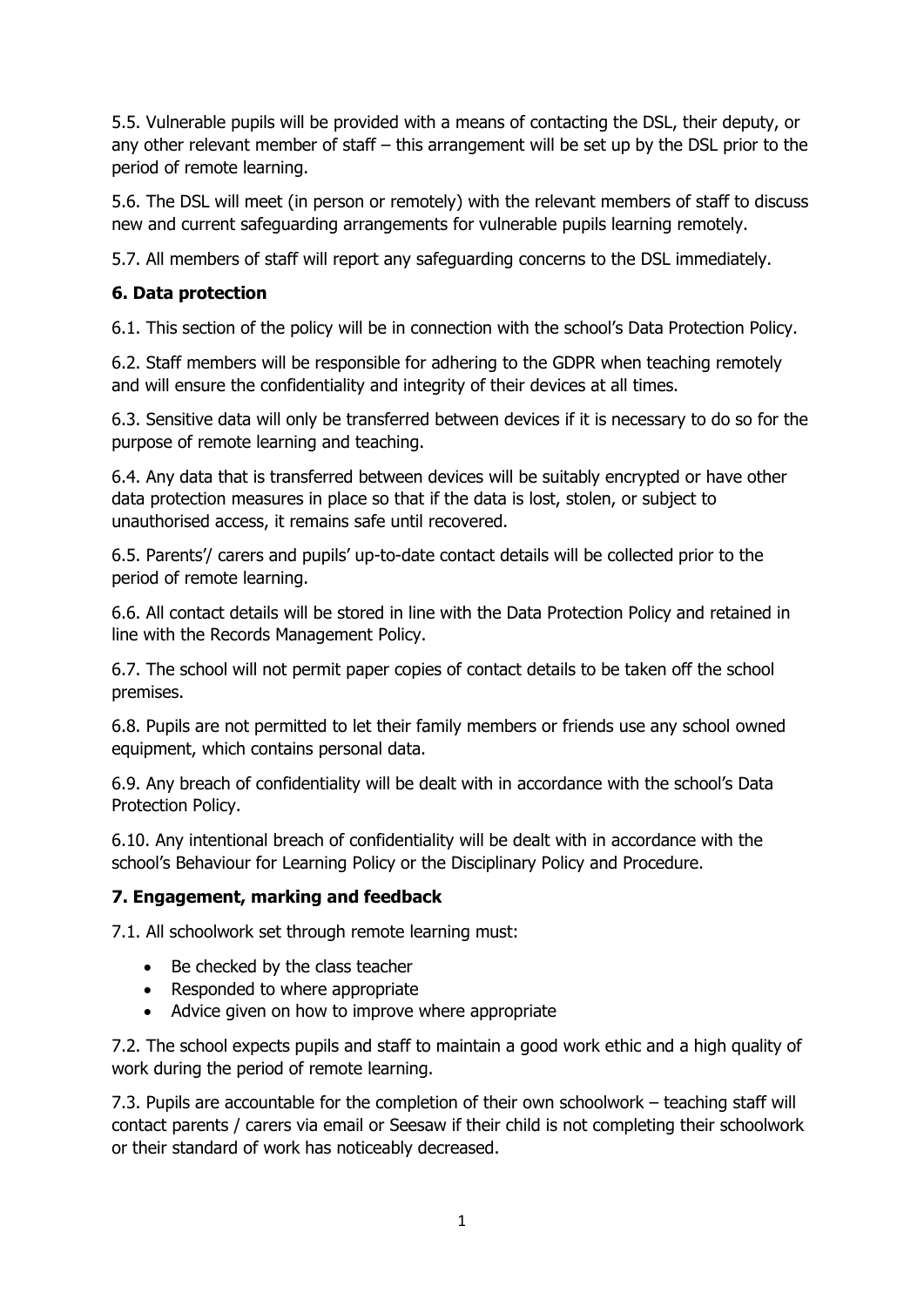7.4. Teaching staff will monitor the academic progress of pupils with and without access to the online learning resources and discuss additional support or provision with the Headteacher as soon as possible.

7.5. Teaching staff will monitor the academic progress of pupils with SEND and discuss additional support or provision with the SENCo as soon as possible and on an ongoing basis.

## **8. Health and safety**

8.1. This section of the policy will be read in conjunction with the school's Health and Safety Policy.

8.2. Teaching staff and ICT team will ensure pupils are shown how to use the necessary equipment and technology safely and correctly prior to the period of remote learning.

8.3. If using electronic devices during remote learning, pupils will be encouraged to take a screen break at least every hour (dependent on age group here).

8.4. Screen break frequency will be adjusted to five minutes every hour for younger pupils or pupils with medical conditions who require more frequent screen breaks.

## **9. School day**

9.1. Pupils will carry out remote learning throughout the course of the day at their discretion.

9.2. Pupils with SEND or additional medical conditions who require more regular breaks, e.g. sensory breaks, are not expected to do schoolwork during their breaks.

9.3. Pupils who are unwell are not expected to complete remote learning until they are well enough to do so.

The Government has outlined the minimum expectation for remote learning as follows:

Key Stage 1: 3 hours a day on average across the cohort, with less for younger children

Key Stage 2: 4 hours a day

## **10. Communication**

10.1. The school will ensure adequate channels of communication are arranged in the event of an emergency.

10.2. The school will communicate with parents / carers via letter, and the school website about remote learning arrangements as soon as possible.

10.3. The Headteacher will communicate with staff as soon as possible via email about any remote learning arrangements.

10.4. Members of staff involved in remote teaching will ensure they have a working mobile device that is available to take phone calls during their agreed working hours.

10.5. The school understands that pupils learning remotely have the right to privacy out-ofhours and should be able to separate their school and home lives – communication is only permitted during school hours.

10.6. Members of staff will have regular contact with their line manager.